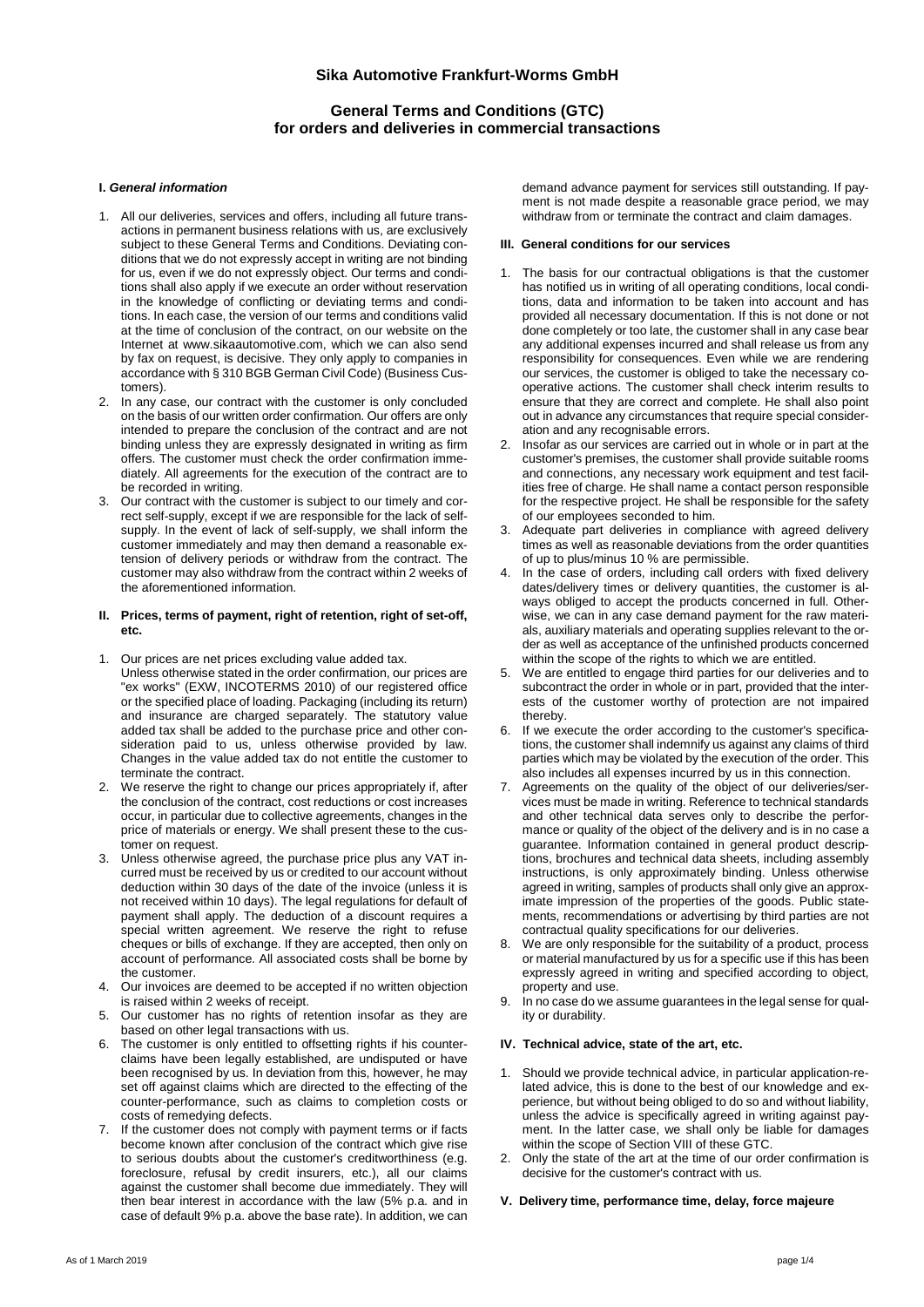- 1. Agreed delivery times only begin when the necessary coordination and agreements on all technical questions, conditions and other technical details have been concluded and are always only approximate. Deviations are to be expressly agreed in writing. In all other respects as well, the prerequisite for compliance with our obligations is the timely and proper fulfilment of the customer's obligations, in particular necessary obligations to cooperate.
- 2. If the customer is in default of acceptance, we can demand compensation for the additional expenses incurred by us in this respect and, in the case of § 642 BGB, appropriate compensation. If the customer culpably violates acceptance or other obligations to cooperate, we can demand compensation for damages and withdraw from the contract after fruitless setting of a reasonable grace period. In the event of withdrawal, we shall be entitled to sell the delivery item in question on the open market.
- 3. If we are prevented from fulfilling our contractual obligations by force majeure, in particular shortages of raw materials, energy or labour, labour disputes, unforeseeable operational disruptions through no fault of our own - even if they occur at our suppliers - agreed deadlines shall be extended accordingly. We shall inform the customer of such hindrances within 14 days. If our deliveries become impossible as a result of such force majeure, we shall be released from our obligation to perform. If the force majeure lasts longer than 8 weeks, we may withdraw from the contract. The customer may also withdraw from the contract if the force majeure is not removed within a last reasonable period of time set by him.

## **VI. Transfer of risk, transport insurance, packaging, acceptance**

- 1. Unless otherwise expressly agreed in writing, we always deliver "ex works" (EXW, INCOTERMS 2010). The customer must inform us in good time (at the latest one week before the delivery date) about the type of collection and transport. Even if, in exceptional cases, we have not agreed delivery ex works, the risk of accidental loss or accidental deterioration of the goods shall pass to the customer when the goods have been made available to the person performing the transport or have left the factory for the purpose of shipment. This shall also apply if we provide assistance with loading or transport or take over.
- 2. We will take out transport insurance at the customer's expense if he so wishes and provides us with the necessary information in good time.
- 3. If we pack our deliveries, this is done on behalf of and at the expense of the customer. For this purpose, the customer must provide us with the necessary information in writing in good time (at the latest one week before the delivery date). In the absence of other agreements, we choose the packaging at our discretion. Unless otherwise agreed, the customer shall dispose of it or have it disposed of at his own expense, with the exception of reusable means of transport such as pallets and containers which are provided on loan.
- 4. The customer may only use means of transport or containers borrowed from us for the purposes of the contract with us. Unless otherwise agreed, the customer must empty them immediately. If means of transport or containers borrowed by us are not returned to the customer within one month, we can demand a usage fee of 10% of the replacement value for each additional month of delay or part thereof. In the event of damage to or loss of the means of transport or containers, we may, at our discretion, demand payment of the replacement value or delivery of equivalent replacement items in return for the damaged means of transport or containers. In the event of damage, we may demand not only the return of the damaged means of transport or containers but also reimbursement of the repair costs. Pallets supplied by us are means of transport borrowed from us.
- 5. Containers provided by the customer must be received by us free of charge in good time. We are not obliged to check, clean and repair them, but we are entitled to do so at the customer's expense.
- 6. If acceptance of services is necessary or agreed, it must be carried out immediately after our notification of readiness for acceptance. We may demand formal acceptance (written form) according to a sample submitted by us. The customer may not re-

fuse acceptance, unless there are substantial defects. If the acceptance is delayed, it shall be deemed to have taken place when our delivery is put into use or after expiry of the reasonable period of time set by us (unless the customer is entitled to refuse acceptance).

## **VII. Warranty claims**

- 1. The customer's rights in respect of defects presuppose that he has properly fulfilled his obligations to inspect and give notice of defects in accordance with § 377 HGB (German Commercial Code).
- 2. Unauthorised reworking or alteration of the object of our deliveries or other improper handling by the customer will result in the loss of all claims for defects. We shall agree with the customer on any necessary urgent measures in case of imminent danger or imminent disproportionate damage. The customer must immediately inform us in detail in this regard.
- Insofar as there is a defect in the purchased goods for which we are responsible, we must first always be given the opportunity for subsequent performance within a reasonable period. We shall be entitled to choose whether to remedy the defect or to deliver a replacement.
- We are entitled to the right of supplementary performance twice for each case of liability for defects. Self-execution by the customer is excluded, unless we agree in writing. Any further liability is limited according to section VIII. In addition, we are not liable for further or consequential damages or for such damages that do not occur on the delivery item, except for intentional or grossly negligent acts.
- 5. Warranty claims against us shall become statute-barred one year after the delivery item has been handed over or after acceptance of a work to be created, except for the period of limitation according to § 438 subsection 1 No. 2 or § 634 a) subsection 1 No. 2 BGB (5 years for buildings). §§ 445a, 477, 478 BGB in the event of a delivery recourse remain unaffected. Section VIII shall apply to compensation for damages due to a defect.

# **VIII. Liability**

- 1. In accordance with the statutory provisions, we have unlimited liability for damages resulting from injury to life, body and health, for wilful or grossly negligent acts, and for mandatory liability under the Product Liability Act.
- 2. Furthermore, we shall be liable for the violation of essential contractual obligations if the prerequisites for this are met (essential contractual obligations are intended to protect the legal position of the customer which is essential to the contract and which the contract must grant him according to its content and purpose; in addition, there are such obligations whose fulfilment makes the proper execution of the contract possible in the first place and on whose compliance the customer may regularly rely).
- Insofar as there is no liability according to clause 1, our liability for damages is limited to the foreseeable, typically occurring damage. This also applies if we would be liable to the customer in tort.
- 4. Any liability for damages beyond the above provisions of clauses 1 - 3 shall not exist for us, irrespective of the legal grounds.
- The above provisions on limitation of liability and exclusion of liability shall also apply to any claims for reimbursement of useless expenses and any other claims for replacement or reimbursement.
- 6. The above provisions on limitation and exclusion of liability shall also apply to the conduct and fault of our legal representatives. our employees and other vicarious agents for whose conduct or fault we are responsible. The above provisions on limitation and exclusion of liability also apply in their favour.
- 7. Insofar as liability for damages is not excluded under the above provisions and is not based on injury to life, limb, health, intent or gross negligence, such claims shall become time-barred within one year. The beginning of the limitation period is determined by the statutory provisions.

# **IX. Rights of use, confidentiality**